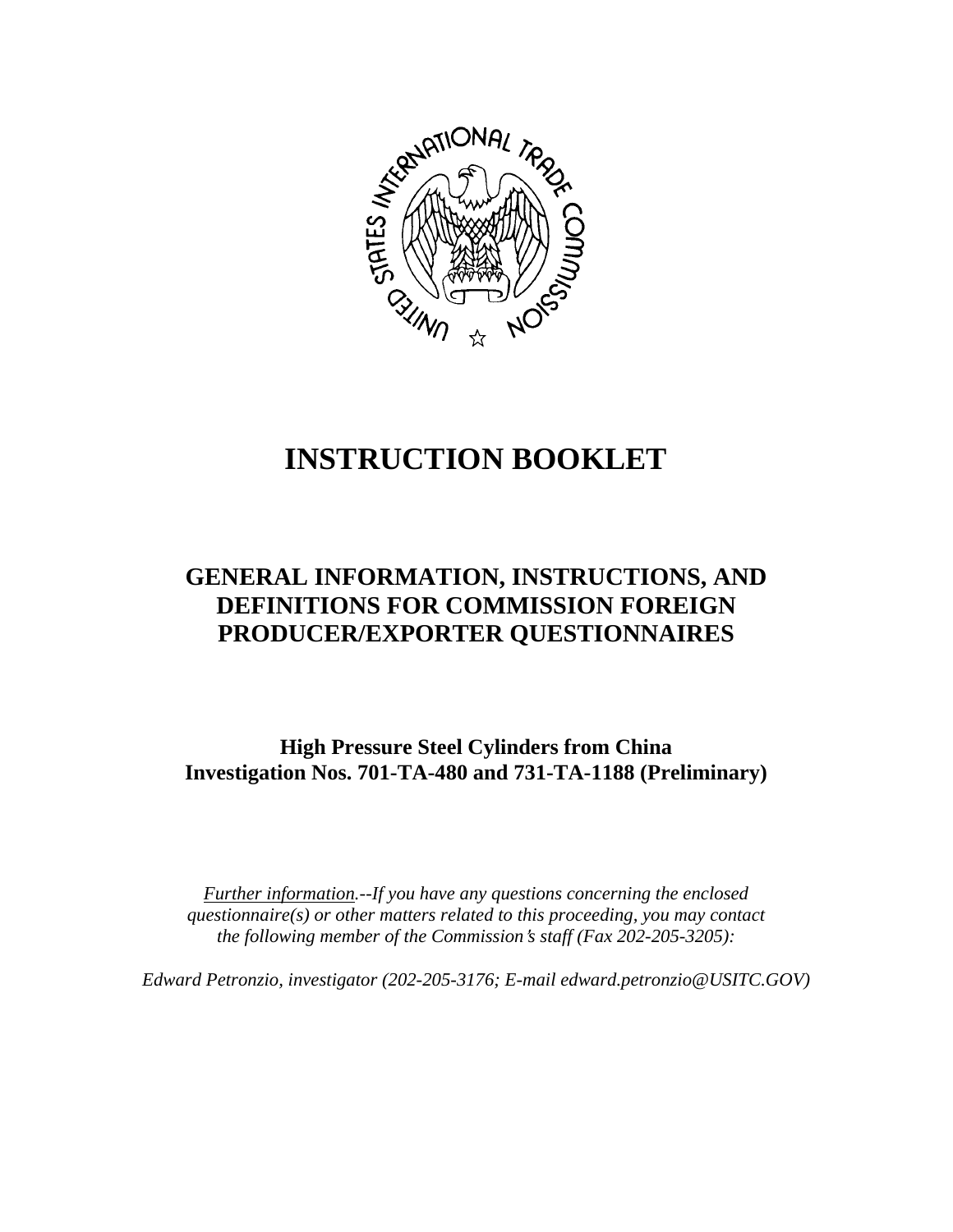### **GENERAL INFORMATION**

*Background*.--This proceeding was instituted in response to a petition filed on May 11, 2011 by Norris Cylinder Company, Longview, Texas. Countervailing and/or antidumping duties may be assessed on the subject imports as a result of this proceeding if the Commission makes an affirmative determination of injury, threat, or material retardation, and if the U.S. Department of Commerce makes an affirmative determination of subsidization and/or dumping.

Questionnaires and other information pertinent to this proceeding are available at http://www.usitc.gov/trade\_remedy/731\_ad\_701\_cvd/investigations/2011/high\_pressure\_steel\_c ylinders/prelimphase.htm. Address all correspondence to the United States International Trade Commission, Washington, DC 20436. Hearing-impaired individuals can obtain information regarding this proceeding via the Commission's TDD terminal (202-205-1810).

*Due date of questionnaire(s)*.--Return the completed questionnaire(s) to the United States International Trade Commission by no later than **May 25, 2011.** Although the enclosed postpaid envelope may be used to return the completed questionnaire, use of an overnight mail service may be necessary to ensure that your response actually reaches the Commission by **May 25, 2011**. If you do not use the enclosed envelope, please make sure the completed questionnaire is sent to the attention of **Edward Petronzio, Investigator**. **Return only one copy of the completed questionnaire(s), but please keep a copy for your records so that you can refer to it if the Commission staff contacts you with any questions during the course of this proceeding.**

*Service of questionnaire response(s).*--In the event that your firm is a party to this proceeding, you are required to serve a copy of the questionnaire(s), once completed, on parties to the proceeding that are subject to administrative protective order (see 19 CFR  $\S 207.7$ ). A list of such parties is maintained by the Commission's Secretary and may be obtained by calling 202-205-1803. A certificate of service must accompany the copy of the completed questionnaire(s) you submit (see 19 CFR § 207.7).

*Confidentiality*.--The commercial and financial data furnished in response to the enclosed questionnaire(s) that reveal the individual operations of your firm will be treated as confidential by the Commission to the extent that such data are not otherwise available to the public and will not be disclosed except as may be required by law (see 19 U.S.C.  $\S$  1677f). Such confidential information will not be published in a manner that will reveal the individual operations of your firm; however, nonnumerical characterizations of numerical business proprietary information (such as discussion of trends) will be treated as confidential business information only at the request of the submitter for good cause shown.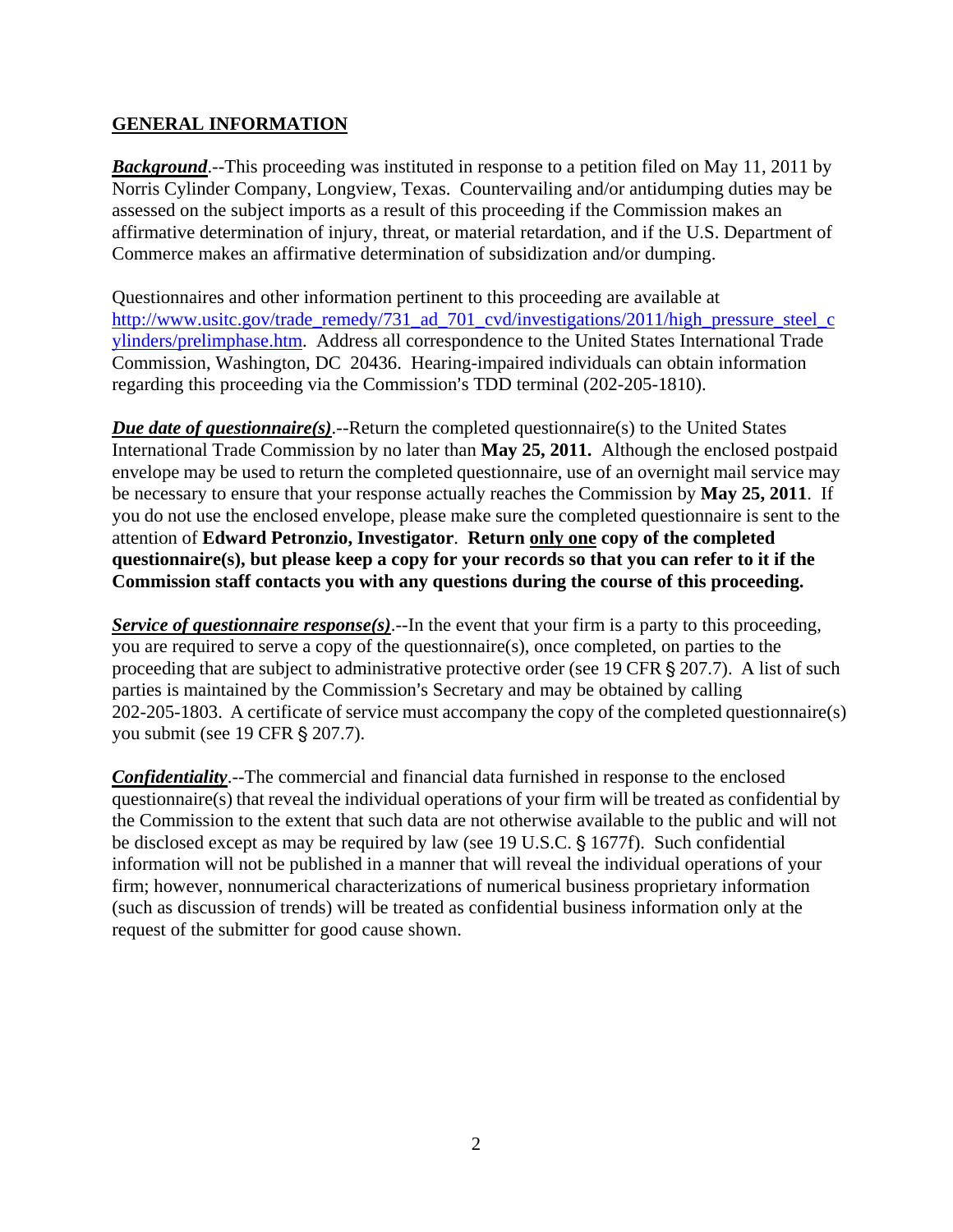# **GENERAL INFORMATION--***Continued*

*Verification***.--The information submitted in the enclosed questionnaire(s) is subject to audit and verification by the Commission. To facilitate possible verification of data, please keep all your workpapers and supporting documents used in the preparation of the questionnaire response(s).**

*Release of information*.--The information provided by your firm in response to the questionnaire(s), as well as any other business proprietary information submitted by your firm to the Commission in connection with the proceeding, may become subject to, and released under, the administrative protective order provisions of the Tariff Act of 1930 (19 U.S.C. § 1677f) and section 207.7 of the Commission's Rules of Practice and Procedure (19 CFR § 207.7). This means that certain lawyers and other authorized individuals may temporarily be given access to the information for use in connection with this proceeding or other import-injury proceedings conducted by the Commission on the same or similar merchandise; those individuals would be subject to severe penalties if the information were divulged to unauthorized individuals.

# **INSTRUCTIONS**

*Answer all questions*.--Do not leave any question or section blank unless a questionnaire expressly directs you to skip over certain questions or sections. If the answer to any question is "none," write "none." If information is not readily available from your records in exactly the **form requested, furnish carefully prepared estimates--designated as such by the letter E<sup>"</sup>--and explain the basis of your estimates**. Answers to questions and any necessary comments or explanations should be supplied in the space provided or on separate sheets attached to the appropriate page of the questionnaire(s). If your firm is completing more than one questionnaire in connection with this proceeding (i.e., a producer, importer, purchaser, and/or foreign producer questionnaire), you need not respond to duplicated questions in the questionnaires.

*Consolidate all establishments in China*.--Report the requested data for your establishment(s) located in **China**. **Firms operating more than one establishment should combine the data for all establishments into a single report.** 

*Filing instructions*.—Questionnaires may be filed either in paper form or electronically.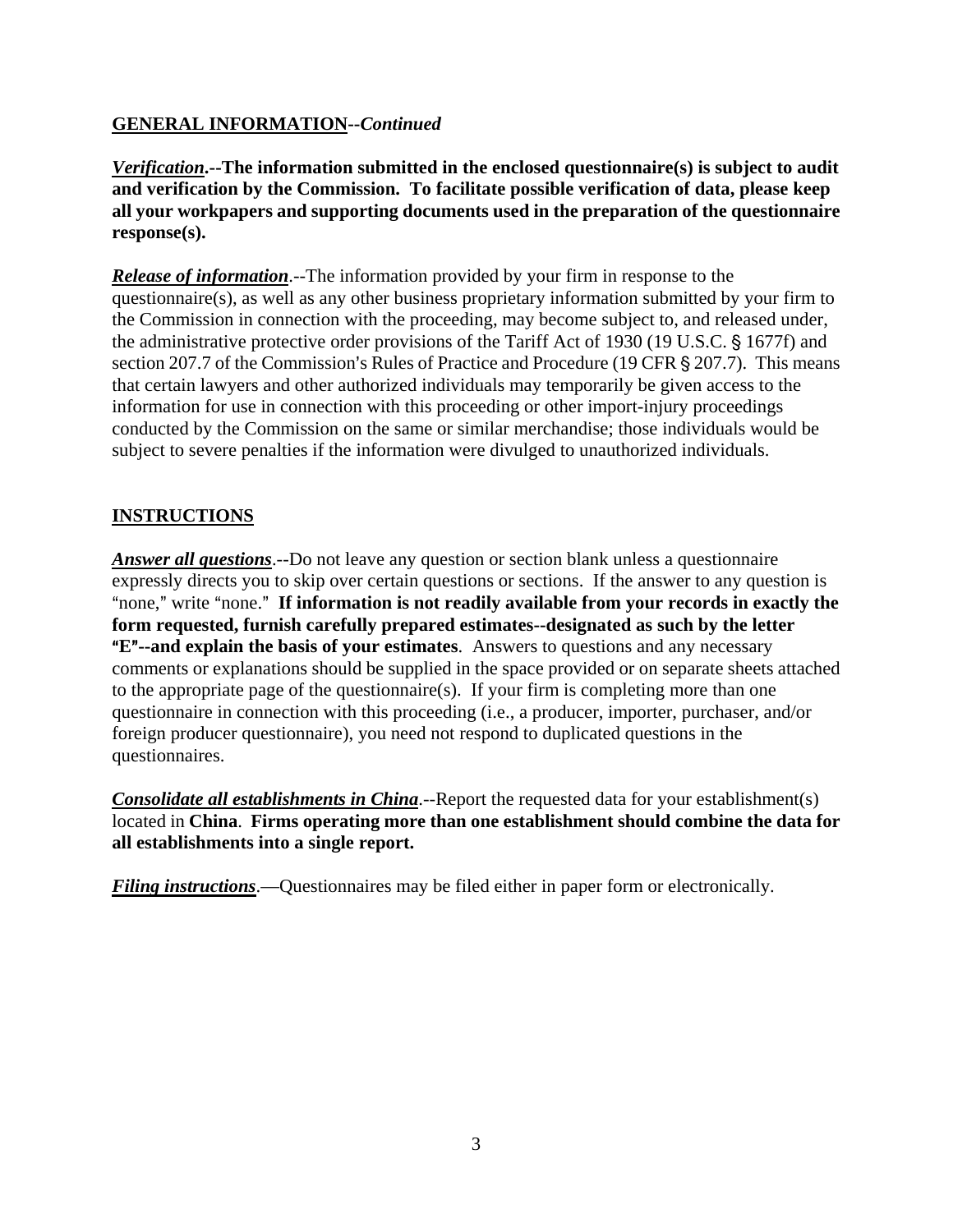#### **INSTRUCTIONS--***Continued*

#### **OPTIONS FOR FILING IN PAPER FORM**

**• Overnight mail service**.—Mail to the following address:

#### **United States International Trade Commission Office of Investigations, Room 615 500 E Street, SW Washington, DC 20024**

**• Fax**.—Fax to 202.205.3205.

**• U.S. mail**.—Mail to the address above, but use zip code 20436. *This option is not recommended. U.S. mail sent to government offices undergoes additional processing to screen for hazardous materials; this additional processing results in substantial delays in delivery.* 

#### **OPTIONS FOR FILING ELECTRONICALLY**

This questionnaire is available as a "fillable" form in MS Word format on the Commission's website at

**http://www.usitc.gov/trade\_remedy/731\_ad\_701\_cvd/investigations/2011/hig h\_pressure\_steel\_cylinders/prelimphase.htm**. *Please do not attempt to modify the format or permissions of the questionnaire document*. You may complete the questionnaire electronically, print it out, and submit it in paper form as described above, or you may submit it electronically through one of the following means:

**• Compact disc (CD)**.—Copy your questionnaire onto a CD, include a signed certification page (page 1) (either in paper form or scanned PDF copied onto CD), and mail to the address above. *It is strongly recommended that you use an overnight mail service. U.S. mail sent to government offices undergoes additional processing which not only results in substantial delays in delivery but may also damage CDs.* 

**• Upload via Secure Drop Box.**—Upload the completed questionnaire in MS Word format along with a scanned copy of the signed certification page (page 1) through the Commission's secure upload facility:

*Web address*: https://dropbox.usitc.gov/oinv/ *Pin*: OINV

**• E-mail**.—E-mail your questionnaire to the investigator identified on page 1 of the Instruction Booklet; include a scanned PDF of the signed certification page (page 1). Type the following in the e-mail subject line: BPI Questionnaire, **INV. NO. 1188**. *Please note that submitting your questionnaire by e-mail may subject your firm's business proprietary information to transmission over an unsecure environment and to possible disclosure. If you choose this option, the Commission warns you that any risk involving possible disclosure of such information is assumed by the submitter and not by the Commission.* 

Note: If you are a party to the proceeding, and service of the questionnaire is required, such service should be made in paper form.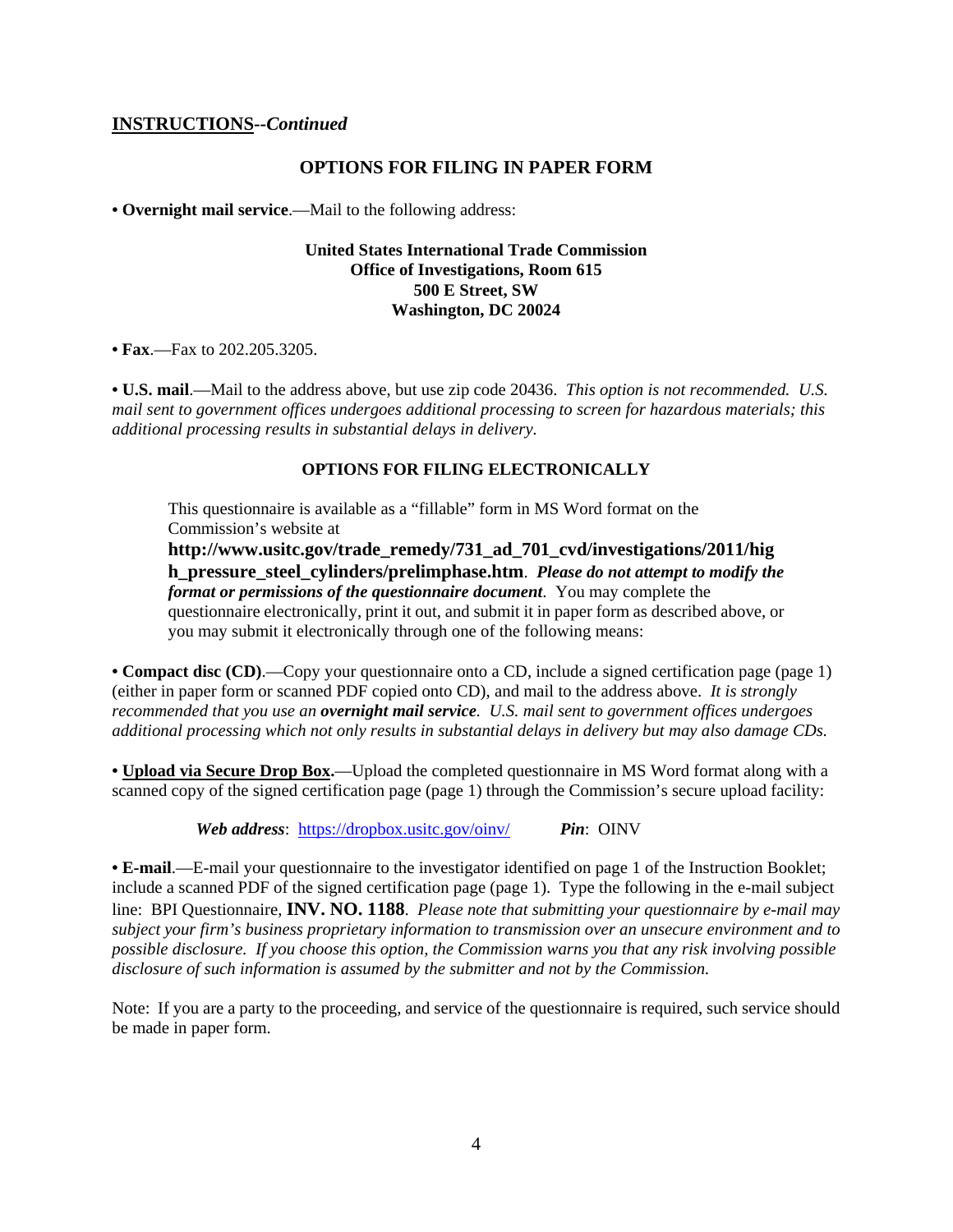# **DEFINITIONS**

*High pressure steel cylinders*--, Seamless steel cylinders designed to store and secure gases at high pressure during transport ("high pressure steel cylinders"). High pressure steel cylinders are fabricated of chrome alloy steel including, without limitation, chromium-molybdenum steel or chromium magnesium steel, and marked with the symbol of a U.S. Department of Transportation, Pipeline and Hazardous Materials Safety Administration ("DOT")-approved high pressure steel cylinder manufacturer, as well as with an approved DOT type marking of DOT 3A, 3AX, 3AA, 3AAX, 3B, 3E, 3HT, 3T, or DOT-3 (followed by a specific exemption number). High pressure steel cylinders covered by these investigations have a water capacity up to 450 liters, and a gas capacity ranging from 8 to 702 cubic feet, regardless of corresponding service pressure levels and regardless of physical dimensions, finish, or coatings.

Excluded are high pressure steel cylinders manufactured to UN-ISO-9809-1 & 2 specifications and marked with ISO or UN symbols. Also excluded from these investigations are acetylene cylinders, with or without internal porous mass, and marked 8A or 8AL in accordance with DOT regulations.

Merchandise covered by these investigations is classified in the Harmonized Tariff Schedule of the United States ("HTSUS") under the statistical reporting number 7311.00.0030. Subject merchandise may also enter under statistical reporting number 7311.00.0090. Although the HTSUS subheading is provided for convenience and customs purposes, the written description of the merchandise under these investigations is dispositive.

*Firm*.--An individual proprietorship, partnership, joint venture, association, corporation (including any subsidiary corporation), business trust, cooperative, trustee in bankruptcy, or receiver under decree of any court.

*Related firm*.--A firm that your firm solely or jointly owned, managed, or otherwise controlled; a firm that solely or jointly owned, managed, or otherwise controlled your firm; and/or a firm that was solely or jointly owned, managed, or otherwise controlled by a firm that also solely or jointly owned, managed, or otherwise controlled your firm.

*Establishment*.--Each facility of a firm in China involved in the production of high pressure steel cylinders (as defined above), including auxiliary facilities operated in conjunction with (whether or not physically separate from) such facilities.

*United States*.--For purposes of this proceeding, the 50 States, Puerto Rico, the U.S. Virgin Islands, and the District of Columbia.

*Importer*.--Any person or firm engaged, either directly or through a parent company or subsidiary, in importing high pressure steel cylinders (as defined above) into the United States from a foreign manufacturer or through its selling agent.